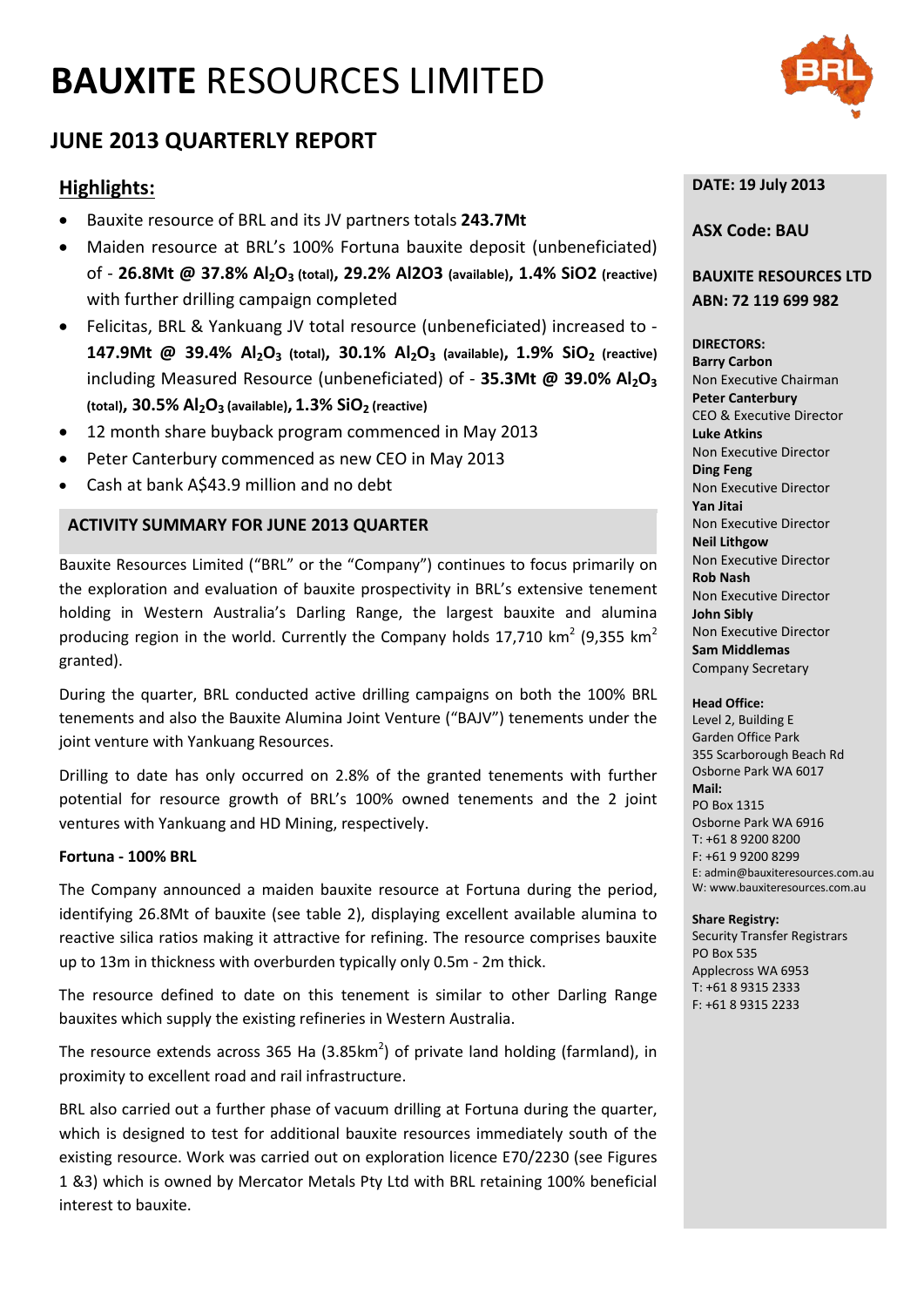



## **Figure 1: Bauxite Resources Ltd tenement holding showing Felicitas Resource location**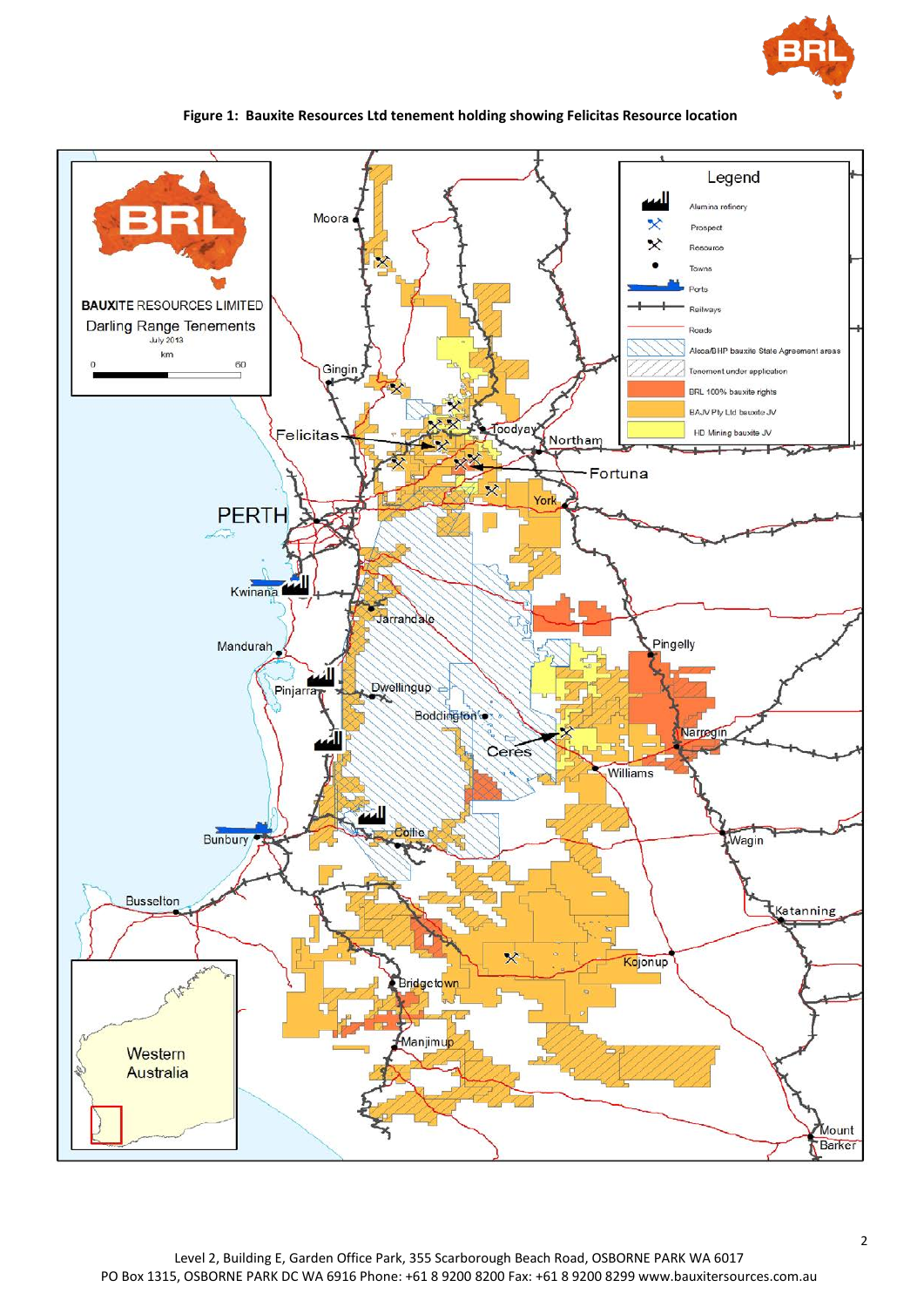

A total of 183 vacuum drill holes of a planned 220 hole program were completed during the period, for a total of 1,960.5m.

All holes were drilled vertically on a nominal 160m x 80m drill pattern. Samples have been submitted to Nagrom laboratory and analysed by Fourier Transform Infra Red (FTIR) analysis. Approximately 10% of samples returning greater than 23% available alumina will also be analysed by low temperature caustic digest analysis (143<sup>o</sup>C) to simulate extraction by the Bayer process.

FTIR assays have been received from 83 holes. A preliminary review indicates potential to significantly enlarge the existing resource, with 42% of holes returning intersections displaying available alumina grades (unbeneficiated) greater than 25%, minimum thickness of 2m and a maximum strip ratio of 1:1. Bauxite typically starts within 2m of surface with thicknesses up to 9m intersected (refer to Table 1 for significant intersections).

All samples are unbeneficiated, analysed by FTIR analysis. Assay results indicate (for above-mentioned significant intersections):

- Total alumina within bauxite up to 53% (arithmetical average 37.39%)
- Available alumina in the range of 25 45% (arithmetical average 29.2%)
- Reactive silica in the range 0.1 11% (arithmetical average 2.29%)
- Overburden typically less than 2m

Once analyses of the remaining samples (including all check and Quality/Assurance Quality Control) are received, comprehensive interpretation will be undertaken with the Company anticipating a resource upgrade during the September quarter.

The BRL Fortuna bauxite project area is:

- situated on a small number of private landholdings;
- located approximately 60km north east of Perth, being 10km from the town of Wundowie;
- existing rail infrastructure approximately 12km to the north, providing a link to Kwinana around 120km away.

The Company is pleased with the maiden resource and also the initial indications from the second phase drilling and views the identification of resources to which BRL retain 100% beneficial interest as a significant step forward. BRL believes the resource at Fortuna provides an good foundation for the Company to grow resources in its own right. In the coming months, BRL anticipates finalising further land access agreements within the same area which looks prospective from initial field reconnaissance.

In addition to the Fortuna deposit, BRL has recently applied for further tenements in the Narrogin area to complement its existing tenements in the East Darling Range area. Field reconnaissance in this area has showed outcropping of bauxite and the Company plans to commence drilling in this area over the next 9 months.

The growth of the Fortuna Deposit and the identification of the prospective Narrogin tenements provide the opportunity for the Company to develop these two areas in their own right or through further joint venture partnerships for the development of the bauxite operation in Western Australia.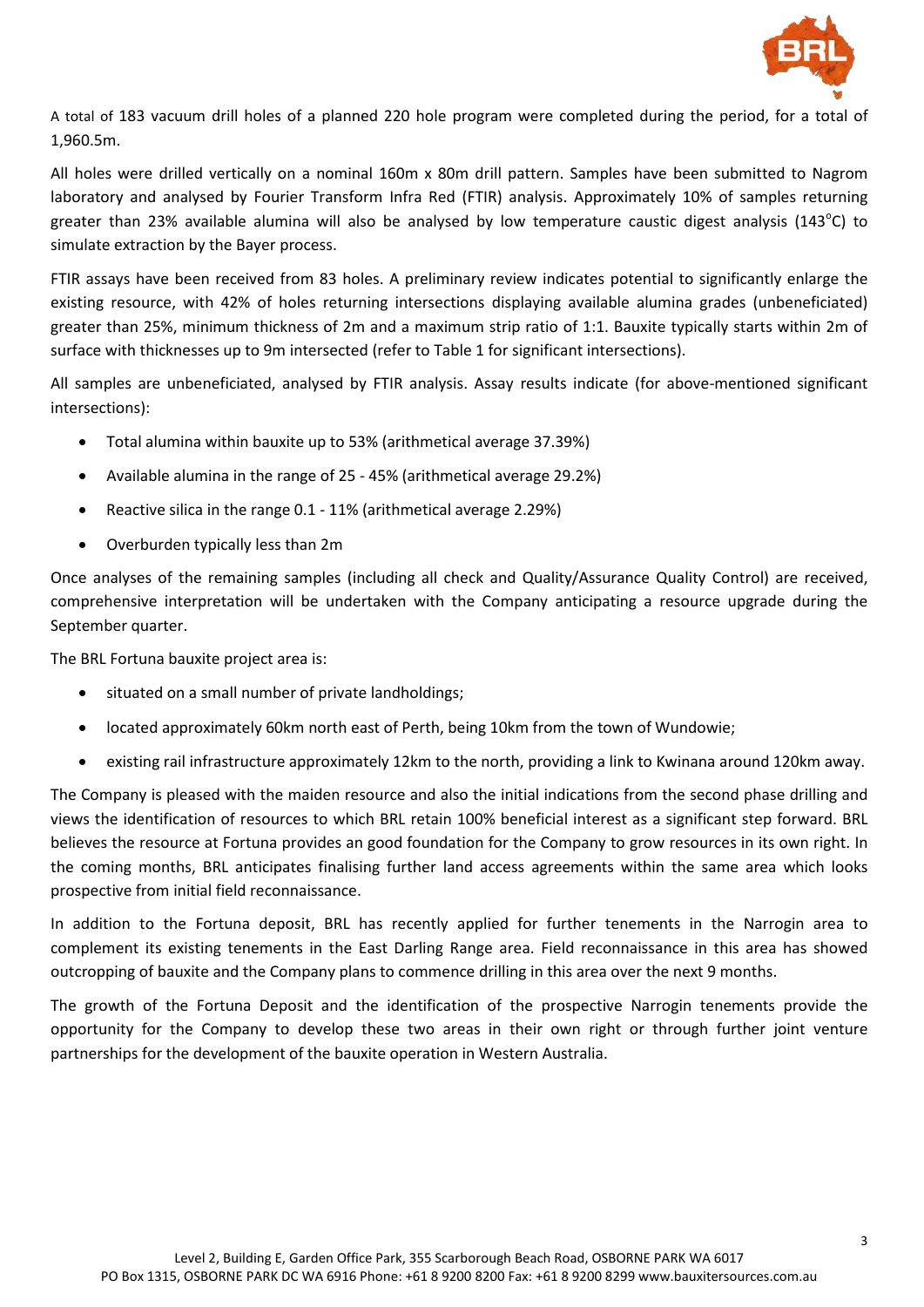

| <b>Hole ID</b> | <b>East</b><br>(GDA) | <b>North</b><br>(GDA) | <b>Tenement</b><br>ID | <b>From</b><br>(m) | To<br>(m)      | <b>Interval</b><br><b>Width</b><br>(m) | Total<br>Al <sub>2</sub> O <sub>3</sub><br>(%) | <b>Available</b><br>$Al_2O_3$ (%) | Total<br>SiO <sub>2</sub><br>(%) | <b>Reactive</b><br>SiO <sub>2</sub> (%) |
|----------------|----------------------|-----------------------|-----------------------|--------------------|----------------|----------------------------------------|------------------------------------------------|-----------------------------------|----------------------------------|-----------------------------------------|
| DHVBRL0303     | 442640               | 6491724               | E70/2230              | $\overline{2}$     | $\overline{4}$ | $\overline{2}$                         | 37.89                                          | 28.75                             | 2.52                             | 0.45                                    |
| DHVBRL0305     | 442478               | 6491716               | E70/2230              | $\mathbf{1}$       | $\overline{7}$ | 6                                      | 35.06                                          | 26.37                             | 2.41                             | 0.59                                    |
| DHVBRL0306     | 442397               | 6491717               | E70/2230              | $\mathbf{1}$       | 5.5            | 4.5                                    | 36.15                                          | 27.41                             | 3.86                             | 0.94                                    |
| DHVBRL0317     | 441518               | 6491719               | E70/2230              | 0                  | 3.5            | 3.5                                    | 38.37                                          | 29.13                             | 3.58                             | 1.41                                    |
| DHVBRL0319     | 441360               | 6491722               | E70/2230              | 0.5                | 4.5            | $\overline{4}$                         | 42.65                                          | 35.04                             | 2.36                             | 1.2                                     |
| DHVBRL0321     | 441205               | 6491723               | E70/2230              | $\overline{2}$     | 8              | $\boldsymbol{6}$                       | 40.91                                          | 31.99                             | 2.78                             | 0.72                                    |
| DHVBRL0325     | 440960               | 6492355               | E70/2230              | 0.5                | 4              | 3.5                                    | 42.71                                          | 34.96                             | 6.65                             | 3.85                                    |
| DHVBRL0329     | 441275               | 6492361               | E70/2230              | 0                  | 3              | 3                                      | 39.36                                          | 31.96                             | 8.79                             | 3.6                                     |
| DHVBRL0330     | 441361               | 6492361               | E70/2230              | 0.5                | 3              | 2.5                                    | 38.02                                          | 30.08                             | 11.1                             | 4.93                                    |
| DHVBRL0331     | 441438               | 6492359               | E70/2230              | 0.5                | 3.5            | 3                                      | 43.63                                          | 36.71                             | 8.69                             | 3.24                                    |
| DHVBRL0332     | 441521               | 6492362               | E70/2230              | $1.5\,$            | 6              | 4.5                                    | 39.81                                          | 33.8                              | 2.86                             | 0.91                                    |
| DHVBRL0333     | 441596               | 6492362               | E70/2230              | 0.5                | 3.5            | $\overline{3}$                         | 35.88                                          | 28.59                             | 4.33                             | 1.09                                    |
| DHVBRL0335     | 441759               | 6492362               | E70/2230              | $\mathbf{1}$       | 3.5            | 2.5                                    | 36.28                                          | 26.43                             | 5.17                             | 1.18                                    |
| DHVBRL0337     | 441836               | 6492198               | E70/2230              | 0                  | 5              | 5                                      | 35.28                                          | 27.16                             | 6.39                             | 2.19                                    |
| DHVBRL0340     | 441596               | 6492199               | E70/2230              | $\boldsymbol{0}$   | 5              | 5                                      | 36.55                                          | 28.8                              | 9.18                             | 3.32                                    |
| DHVBRL0342     | 441438               | 6492195               | E70/2230              | 0.5                | 9              | 8.5                                    | 36.56                                          | 28.26                             | 9.06                             | 3.75                                    |
| DHVBRL0343     | 441357               | 6492207               | E70/2230              | $\mathbf{1}$       | 6              | 5                                      | 40.55                                          | 32.81                             | 7.03                             | 3.6                                     |
| DHVBRL0344     | 441276               | 6492202               | E70/2230              | 1.5                | 8.5            | $\overline{7}$                         | 37.76                                          | 29.38                             | 3.27                             | 0.82                                    |
| DHVBRL0345     | 441201               | 6492184               | E70/2230              | 3                  | 7              | 4                                      | 33.81                                          | 26.39                             | 10.21                            | 4.24                                    |
| DHVBRL0346     | 441111               | 6492201               | E70/2230              | 0.5                | 3              | 2.5                                    | 34.02                                          | 26.06                             | 12.84                            | 4.77                                    |
| DHVBRL0349     | 440957               | 6492039               | E70/2230              | 1.5                | 4.5            | $\overline{3}$                         | 37.2                                           | 30.99                             | 6.81                             | 2.76                                    |
| DHVBRL0350     | 441039               | 6492042               | E70/2230              | $\overline{2}$     | 5.5            | 3.5                                    | 36.97                                          | 29.67                             | 7.95                             | 2.51                                    |
| DHVBRL0351     | 441119               | 6492045               | E70/2230              | $\pmb{0}$          | 5.5            | 5.5                                    | 38.11                                          | 30.2                              | 11.22                            | 4.61                                    |
| DHVBRL0353     | 441283               | 6492041               | E70/2230              | $\mathbf{1}$       | 10             | 9                                      | 34.46                                          | 25.3                              | 4.26                             | 1.24                                    |
| DHVBRL0356     | 441520               | 6492043               | E70/2230              | 4                  | 10.5           | 6.5                                    | 40.01                                          | 32.93                             | 6.11                             | 1.91                                    |
| DHVBRL0357     | 441598               | 6492041               | E70/2230              | $\mathbf{1}$       | 3              | $\overline{2}$                         | 36.49                                          | 28.08                             | 2.9                              | 0.06                                    |
| DHVBRL0358     | 441675               | 6492040               | E70/2230              | $\overline{2}$     | 6.5            | 4.5                                    | 34.88                                          | 26.36                             | 8.17                             | 3.31                                    |
| DHVBRL0364     | 441597               | 6491875               | E70/2230              | $\mathbf{1}$       | 5              | $\overline{4}$                         | 35.32                                          | 26.84                             | 6.16                             | 1.91                                    |
| DHVBRL0371     | 441039               | 6491880               | E70/2230              | $\overline{2}$     | $\bf 8$        | $\boldsymbol{6}$                       | 36.11                                          | 27.8                              | 9.83                             | 3.71                                    |
| DHVBRL0372     | 440957               | 6491879               | E70/2230              | $\overline{2}$     | 8.5            | 6.5                                    | 36.821                                         | 28.89                             | 5.69                             | 1.57                                    |
| DHVBRL0373     | 441918               | 6492362               | E70/2230              | 1.5                | 6.5            | 5                                      | 38.09                                          | 30.51                             | 5.41                             | 1.73                                    |
| DHVBRL0374     | 442000               | 6492361               | E70/2230              | 0.5                | 4              | 3.5                                    | 40.56                                          | 33.84                             | 8.14                             | 3.71                                    |
| DHVBRL0375     | 442079               | 6492364               | E70/2230              | $\pmb{0}$          | 3              | $\overline{3}$                         | 39.63                                          | 30.08                             | 12.61                            | 4.95                                    |
| DHVBRL0376     | 442160               | 6492361               | E70/2230              | 5                  | 10             | 5                                      | 35.12                                          | 25.43                             | 4.65                             | 1.08                                    |
| DHVBRL0384     | 442563               | 6492202               | E70/2230              | 3                  | 6              | 3                                      | 34.67                                          | 25.29                             | 4.37                             | 2.32                                    |
| DHVBRL0388     | 442239               | 6492196               | E70/2230              | $\mathbf{1}$       | 5.5            | 4.5                                    | 35.81                                          | 25.09                             | 4.84                             | 0.9                                     |

**Table 1: Fortuna. Significant drill hole intersections**

*\*Easting and Northing based on the GDA94 datum. All holes surveyed by Trimble GNSS survey equipment using the RTK method to an accuracy of 0.05m. Down hole surveys have not been taken as all holes less than 20m in depth and drilled vertically through flat lying laterite. Vacuum drill samples were collected at 0.5m intervals and either bulk sampled, or if >2kg, riffle split in the field. The samples were delivered to Nagrom laboratory, crushed and pulverized and analysed by fourier transform infrared (FTIR). All holes were drilled vertically, with intersected thicknesses deemed as close to true thickness, given the relatively flat nature of mineralisation targeted. RL variation is considered not to materially affect calculated intersections, and as such has been omitted from Table 1.*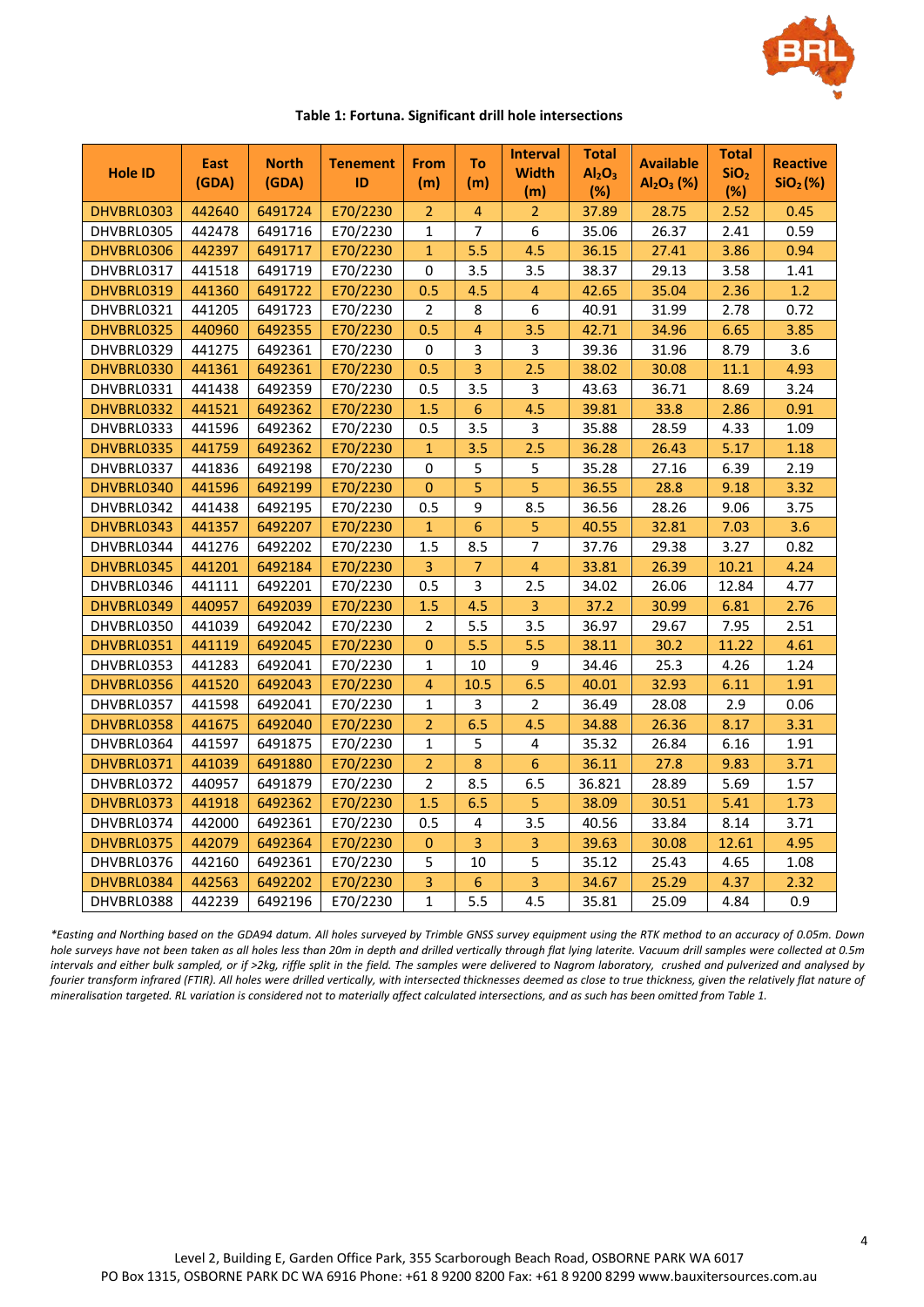

#### **Felicitas - 30% BRL**

The Company announced two resource upgrades during the period, taking total bauxite resources at Felicitas to 147.9Mt, including 35.3Mt in the measured category.

The resource increase resulted from the inclusion of an additional 2,150 vacuum drill holes completed on a nominal 80m x 80m drill pattern, and an increase in specific gravity (SG) utilised for modelling. The SG was determined from drill core collected from drilling completed at Felicitas during March and April 2013. Close spaced drilling (at 5m spacing) conducted at two locations across the resource, and the twinning of holes, has verified continuity of mineralisation. This in conjunction with the use of a bulk density determined from the deposit, enabled a substantial portion of the deposit to be classified as measured mineral resource.

The Felicitas resource now includes 100Mt in the measured and indicated category, viewed as a significant achievement in the joint venture's progress.

A further 16,000 samples will be analysed over the coming months with an additional resource upgrade envisaged in the latter half of the year.

The resource defined to date on this tenement is similar to other Darling Range bauxites which supply the existing refineries in Western Australia.

The current Felicitas resource area extends across approximately 4,200Ha (42km<sup>2</sup>) of large private landholdings, 10km north of Wundowie and 60km north northeast of Perth (Figure 1).

The deposit is situated on a small number of large private landholdings readily accessible by road that have been cleared for farming and grazing, with the northern boundary of the resource within 5km of existing rail infrastructure and being approximately 120 km by rail to the Kwinana port.



**Figure 2: Bauxite Resource growth chart – Refer Table 2, page 7 for resource summary details.**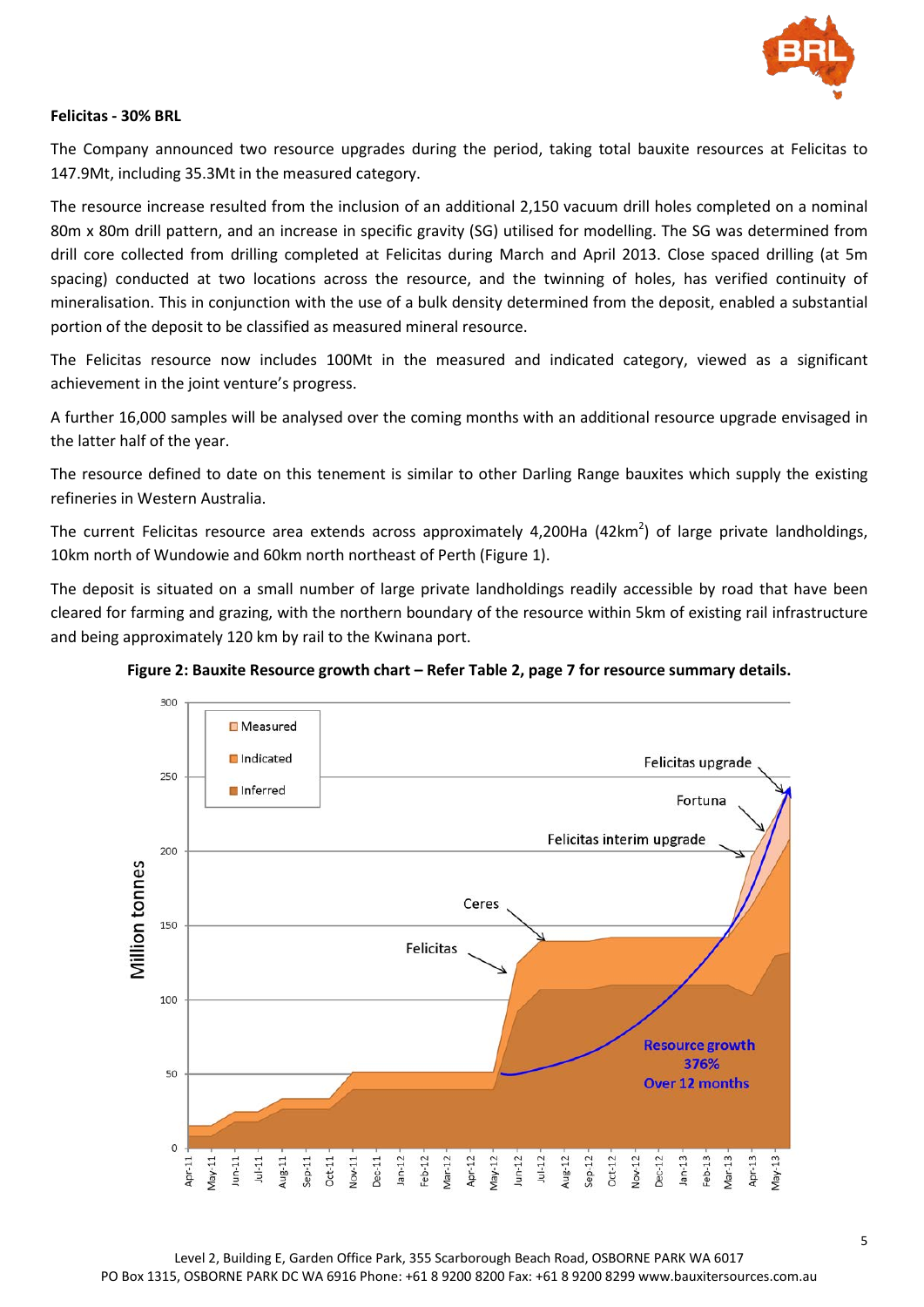





Level 2, Building E, Garden Office Park, 355 Scarborough Beach Road, OSBORNE PARK WA 6017 PO Box 1315, OSBORNE PARK DC WA 6916 Phone: +61 8 9200 8200 Fax: +61 8 9200 8299 www.bauxitersources.com.au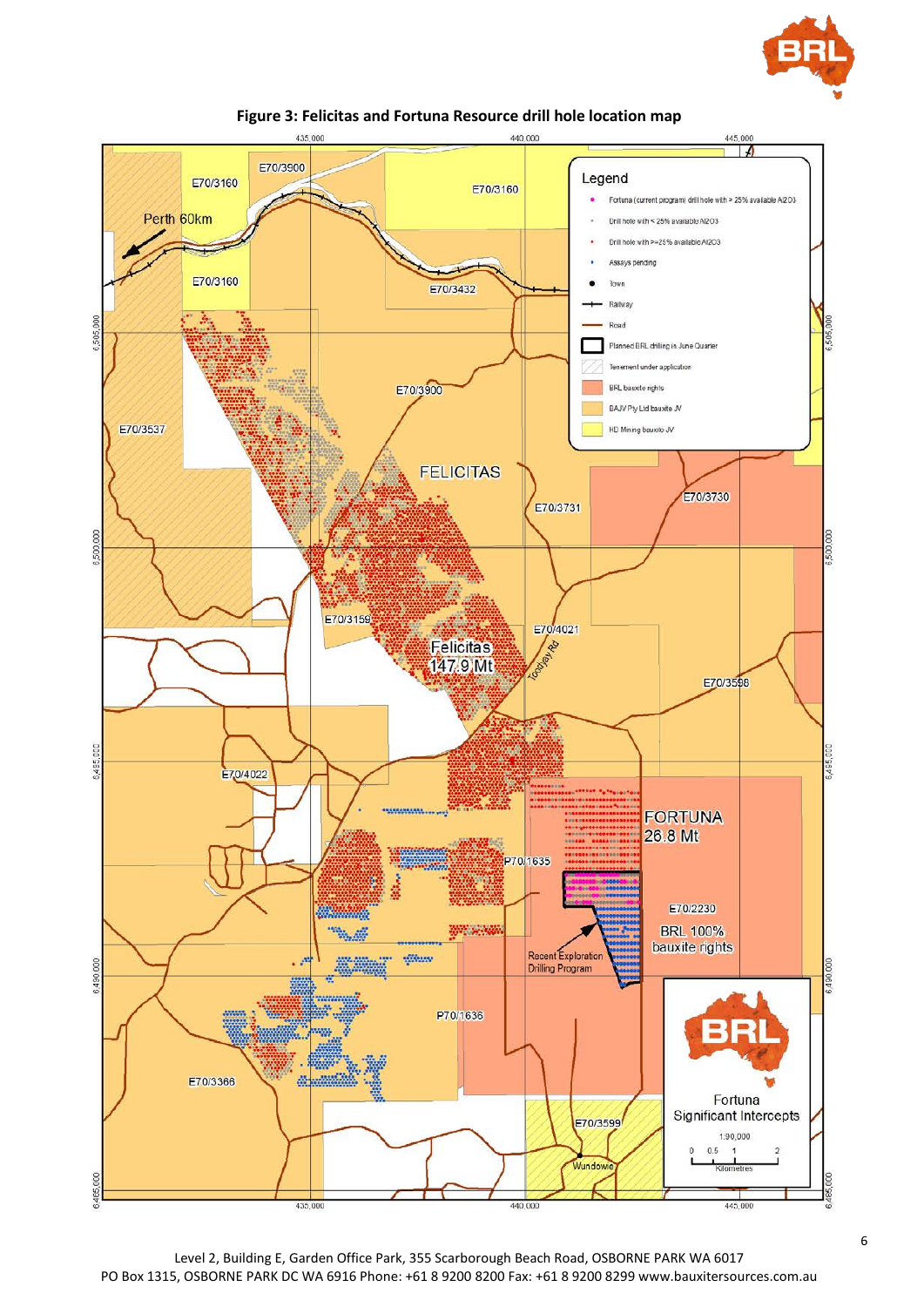

#### **Table 2: BRL Bauxite Projects in south west Western Australia – Resource Summary Table**

| Deposit &              | <b>Size</b> | $Al2O3$ (total) | Al <sub>2</sub> O <sub>3</sub> (available) | SiO <sub>2</sub> (reactive) | <b>JV &amp; Resource</b> |
|------------------------|-------------|-----------------|--------------------------------------------|-----------------------------|--------------------------|
| <b>Classification</b>  | Mt          | %               | $%$ #                                      | $\%$ #                      | <b>Details</b>           |
| Fortuna                |             |                 |                                            |                             |                          |
| Inferred               | 26.8        | 37.8            | 29.2                                       | 1.4                         | <b>BRL (May 2013)</b>    |
| BRL 100% sub-total     | 26.8        | 37.8            | 29.2                                       | 1.4                         |                          |
|                        |             |                 |                                            |                             |                          |
| <b>Felicitas</b>       |             |                 |                                            |                             |                          |
| Measured               | 35.3        | 39.0            | 30.5                                       | 1.3                         | <b>BAJV (May 2013)</b>   |
| Indicated              | 65.3        | 39.8            | 30.4                                       | 1.8                         | <b>BAJV (May 2013)</b>   |
| Inferred               | 47.3        | 39.2            | 29.6                                       | 2.6                         | <b>BAJV (May 2013)</b>   |
| Cardea 3 (BAJV)        |             |                 |                                            |                             |                          |
| Indicated              | 3.5         | 42.5            | 31.1                                       | 3.2                         | <b>BAJV (Nov 2011)</b>   |
| Inferred               | 7.0         | 41.0            | 30.1                                       | 3.5                         | E70/3432                 |
| Minerva                |             |                 |                                            |                             |                          |
| Inferred               | 2.2         | 38.7            | 28.9                                       | 3.9                         | <b>BAJV (Aug 2011)</b>   |
| Aurora                 |             |                 |                                            |                             |                          |
| Indicated              | 7.0         | 43.5            | 33.0                                       | 3.1                         | <b>BAJV (Apr 2011)</b>   |
| Inferred               | 4.4         | 41.3            | 30.2                                       | 4.0                         |                          |
| Rusina                 |             |                 |                                            |                             |                          |
| Inferred               | 3.7         | 40.3            | 29.1                                       | 5.3                         | <b>BAJV (Apr 2011)</b>   |
| Juturna                |             |                 |                                            |                             |                          |
| Inferred               | 8.2         | 40.2            | 29.9                                       | 3.9                         | <b>BAJV (Jun 2011)</b>   |
| Vallonia               |             |                 |                                            |                             |                          |
| Inferred               | 1.5         | 36.6            | 28.0                                       | 3.9                         | <b>BAJV (Jun 2011)</b>   |
| Cronus                 |             |                 |                                            |                             |                          |
| Inferred               | 2.8         | 39.3            | 28.3                                       | 2.8                         | <b>BAJV (Jul 2012)</b>   |
| <b>BAJV sub-total</b>  | 188.2       | 39.7            | 30.2                                       | 2.3                         |                          |
|                        |             |                 |                                            |                             |                          |
| <b>Cardea</b> (1&2)    |             |                 |                                            |                             |                          |
| Inferred               | 6.4         | 41.8            | 29.3                                       | 4.3                         | HDMJV (Aug 2011)         |
| Cardea 3 (HDM)         |             |                 |                                            |                             |                          |
| Indicated              | 1.1         | 42.8            | 30.0                                       | 4.0                         | <b>HDMJV (Nov 2011)</b>  |
| Inferred               | 6.2         | 40.3            | 28.9                                       | 4.4                         | E70/3160                 |
| Ceres                  |             |                 |                                            |                             |                          |
| Inferred               | 15.0        | 40.9            | 31.7                                       | 3.0                         | <b>HDMJV (Jul 2012)</b>  |
| <b>HDM sub-total</b>   | 28.7        | 41.0            | 30.5                                       | 3.6                         |                          |
|                        |             |                 |                                            |                             |                          |
| <b>Total Measured</b>  | 35.3        | 39.2            | 30.5                                       | 1.3                         | $May-13$                 |
| <b>Total Indicated</b> | 76.9        | 40.3            | 30.7                                       | 2.0                         | $May-13$                 |
| <b>Total Inferred</b>  | 131.5       | 39.5            | 29.7                                       | 2.9                         | $May-13$                 |
| South West WA          | 243.7       | 39.7            | 30.1                                       | 2.4                         | $May-13$                 |
| <b>TOTAL Bauxite</b>   |             |                 |                                            |                             |                          |

*# Fortuna grades based on FTIR analysis with ~10% samples validated by low temperature (143<sup>o</sup> ) caustic digest analysis. All other resources were based on low temperature (143<sup>o</sup> ) caustic digest analysis. This method simulates the low temperature Bayer process.*

*BRL - BRL retain 100% beneficial interest in bauxite*

*BAJV - Bauxite Alumina Joint Venture area with Yankuang Resources Ltd where the BRL retains 30% beneficial interest in the bauxite rights.*

HDMJV – Resources within joint venture with HD Mining & Investments Pty Ltd, the wholly owned subsidiary of Shandong Bureau No.1 Institute for Prospecting of *Geology & Minerals. At the time of writing the Company retains 100% beneficial interest. HD Mining can earn up to 60 % of bauxite rights upon completion of certain milestones including completion of a BFS leading to a decision to mine.*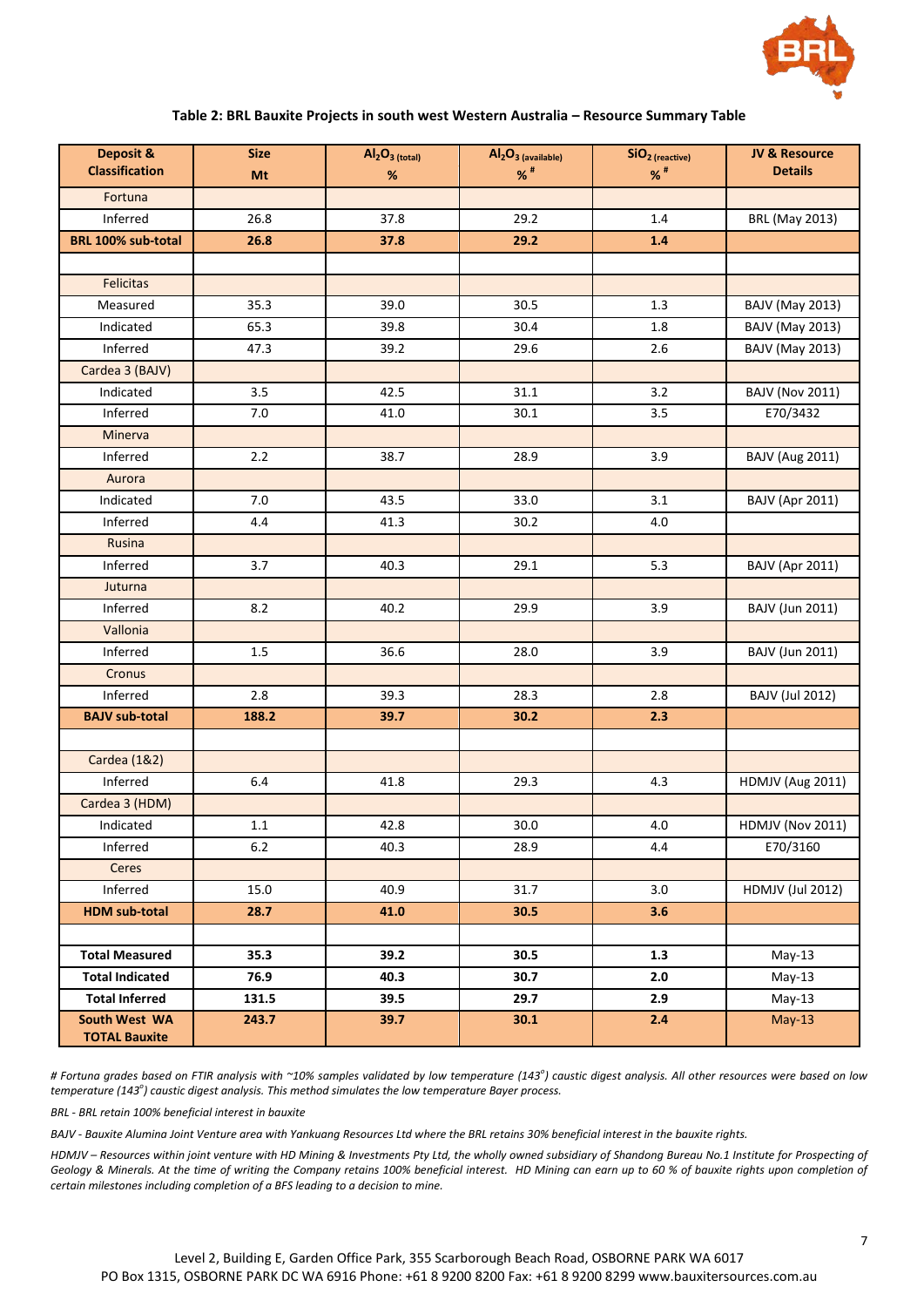

# **CORPORATE**

#### **Share Buyback**

During the quarter, the Company initiated an on-market share buyback program for up to 10% of its issued capital over a period of 12 months. Based on BRL's closing share price of \$0.12 on 10 May 2013, this would equate to a maximum buyback of \$2.8 million.

As of 30 June 2013, BRL had purchased 1,946,400 shares (out of a maximum of 23,537,989 shares) under the buyback for a total consideration \$223,063 and an average purchase price \$0.114 cents per share. Paterson Securities Limited is the appointed broker for the share buyback program.

The Board is committed to managing its balance sheet efficiently with a focus on maximising shareholder value. The Board considers that BRL's current share price does not accurately reflect the strong underlying cash position and value of the Company's assets and therefore the share buyback program represents an opportunity to add value to the remaining shares on issue.

#### **Joint Venture Cash Calls**

On 17 April 2013, BRL advised the market that its 70% partner in the BRJV, Yankuang Resources Pty Ltd ("Yankuang"), had been unable to meet the timing of a number of cash calls from the BAJV, the joint venture manager, owing to procedural changes in China, and as a consequence BRL made a payment of one of Yankuang's cash calls under the joint venture agreement.

In June 2013, Yankuang informed BRL on the progress of regulatory approvals required for the payments to be made to BAJV advising Yankuang had received the Overseas Investment Certificate from the Department of Commerce of Shandong Province and this completed the regulatory requirements in China for payments to be made.

On 5 July 2013, BRL received payment from Yankuang settling all outstanding amounts owing to BRL. In addition the outstanding cash calls payable by Yankuang to the BAJV have been paid however a small amount of interest payable on the previous outstanding amounts remains unpaid.

All cash calls under BRL's joint venture with HD Mining have now been paid with no amounts outstanding.

#### **Cash Position**

As outlined in the previous quarterly report, BRL initiated a number of expenditure reduction strategies which have since been implemented and resulted in a significant reduction in the level of cash expenditure.

As at 30 June, 2013, the Company had a cash balance of \$43.9 million and no debt. This cash balance does not include the amount of \$482,000 payable by Yankuang which was settled on the 5 July 2013.

#### **New CEO Commencement**

On 20 May 2013, Mr Peter Canterbury commenced at BRL as CEO and Executive Director to lead the Company through its next growth phase. He is a highly regarded senior mining executive who brings to the role significant knowledge of the bulk commodity industry, particularly in bauxite and alumina. Mr Canterbury joins Bauxite Resources from Sundance Resources Ltd., where he was the CFO for the previous six years as well previously holding executive roles in the alumina and bauxite industry with Alcoa and Dadco Alumina and Chemicals.

**Peter Canterbury, CEO, Bauxite Resources Ltd. 19 July 2013**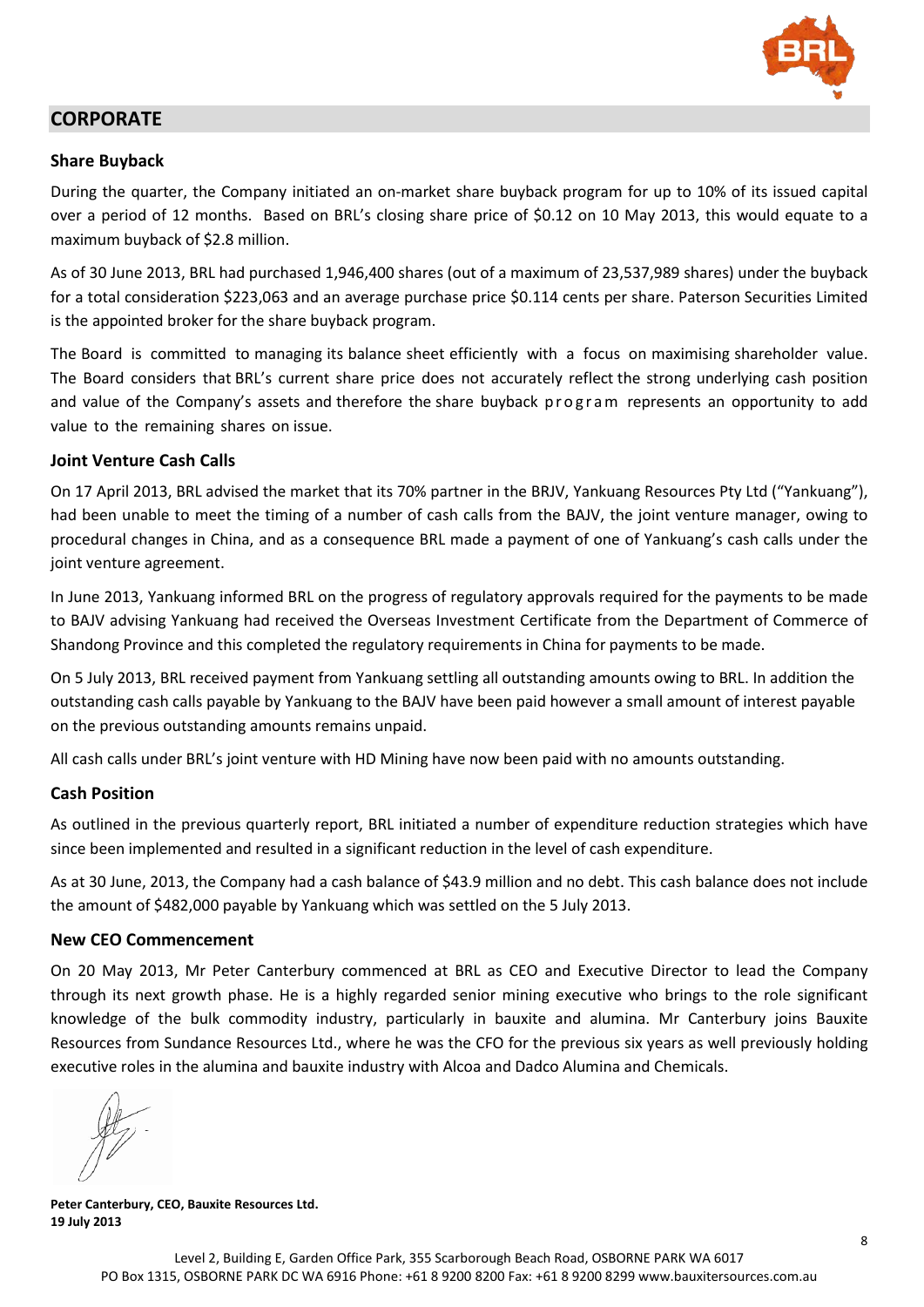

#### **COMPETENT PERSON STATEMENT**

The information in this report that relates to *Cardea1&2*, Juturna, Minerva, Rusina and Vallonia Mineral Resources is based on information compiled by Peter Senini who is a Member of the Australian Institute of Geoscientists. Mr Senini has sufficient experience which is relevant to the style of mineralisation and type of deposit under consideration and to the activity which he is undertaking to qualify as a Competent Person as defined in the 2004 Edition of the Australasian Code for Reporting of Exploration Results, Mineral Resources and Ore Reserves'. Mr Senini consents to the inclusion in the report of the matters based on his information in the form and context in which it appears.

The information in this report that relates to **Felicitas, Cardea3, Aurora, Ceres, Cronus and Fortuna Mineral Resources** is based on information compiled by Graham de la Mare who is a Member of the Australian Institute of Geoscientists. Mr de la Mare is employed by RungePincockMinarco (RPM). Mr de la Mare has sufficient experience which is relevant to the style of mineralisation and type of deposit under consideration and to the activity which he is undertaking to qualify as a Competent Person as defined in the 2004 Edition of the Australasian Code for Reporting of Exploration Results, Mineral Resources and Ore Reserves'. Mr de la Mare consents to the inclusion in the report of the matters based on his information in the form and context in which it appears.

The information in this announcement that relates to Exploration results is based on information compiled by Mark Menzies, who is a member of the Australian Institute of Geoscientists. Mr Menzies is a qualified geologist and a full time employee, and has sufficient experience which is relevant to the style of mineralisation and type of deposit under consideration and to the activity which they are undertaking to qualify as a Competent Person as defined in the 2004 Edition of the "Australasian Code for Reporting of Exploration Results, Mineral Resources and Ore Reserves". Mr Menzies has consented to the inclusion in this announcement of the Exploration Information in the form and context in which it appears.

#### **JORC Compliant Resource Statements**

The following are Joint Ore Reserve Code (JORC) compliant Public Reports released to the ASX declaring the JORC resources referred to. These can be viewed on both the ASX and the Company websites, free of charge.

| 02/05/2011 | Aurora, Rusina: Progress Report - Resource Upgrade. 15.1Mt                                                              |
|------------|-------------------------------------------------------------------------------------------------------------------------|
| 21/06/2011 | Vallonia, Juturna: Progress Report - Resource Upgrade. 9.7Mt                                                            |
| 22/08/2011 | Cardea 1&2, Minerva: Resource Upgrade. 8.6Mt                                                                            |
| 02/11/2011 | Cardea3: Resource Update. 17.8Mt                                                                                        |
| 30/07/2012 | Ceres: New Bauxite Resource at Williams Project Western Australia. 15.0Mt                                               |
| 26/10/2012 | Cronus: Annual Report to Shareholders. 2.8Mt                                                                            |
| 09/05/2013 | Fortuna: 26.8Mt Bauxite Resource at BRL's Darling Range Fortuna Project. 26.8Mt                                         |
| 28/05/2013 | Felicitas: Darling Range Bauxite Total Resources Increases to 243.7Mt, Felicitas JV Resource With Yankuang Increases to |
|            | 147.9Mt. 147.9Mt                                                                                                        |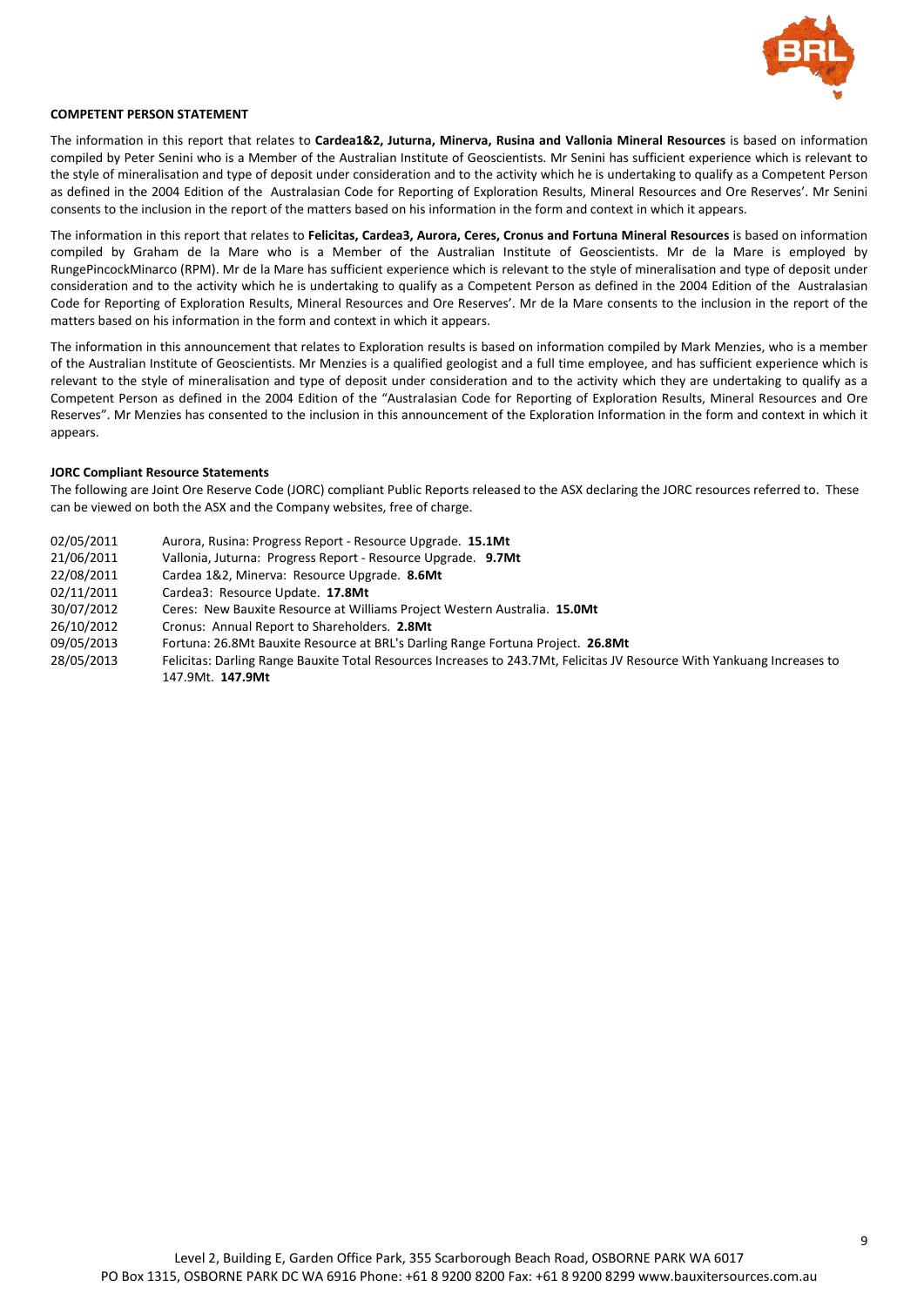**Appendix 5B**

*Rule 5.3*

Year to date

# **Mining exploration entity quarterly report**

Introduced 1/7/96. Origin: Appendix 8. Amended 1/7/97, 1/7/98, 30/9/2001.

Name of entity

#### **Bauxite Resources Limited**

72 119 699 982 30 June 2103

ABN Quarter ended ("current quarter")

Current quarter

# **Consolidated statement of cash flows**

|      | Cash flows related to operating activities               | \$A'000<br>$(12$ months)<br>\$A'000 |         |  |
|------|----------------------------------------------------------|-------------------------------------|---------|--|
| 1.1  | Receipts from product sales and related debtors          | (7)                                 | 858     |  |
| 1.2  | Payments for                                             |                                     |         |  |
|      | (a) exploration and evaluation                           | (911)                               | (4,199) |  |
|      | (b) development                                          | (1)                                 | (71)    |  |
|      | (c) production                                           |                                     |         |  |
|      | (d) administration                                       | (764)                               | (3,476) |  |
| 1.3  | Dividends received                                       |                                     |         |  |
| 1.4  | Interest and other items of a similar nature<br>received | 459                                 | 2,066   |  |
| 1.5  | Interest and other costs of finance paid                 | (1)                                 | (2)     |  |
| 1.6  | Income taxes paid                                        |                                     |         |  |
| 1.7  | Other – R&D Grant proceeds                               | 146                                 | 660     |  |
|      | <b>Net Operating Cash Flows</b>                          | (1,080)                             | (4,164) |  |
|      | Cash flows related to investing activities               |                                     |         |  |
| 1.8  | Payment for purchases of:                                |                                     |         |  |
|      | (a) prospects                                            |                                     |         |  |
|      | (b) equity investments                                   |                                     |         |  |
|      | (c) other fixed assets                                   | (2)                                 | (140)   |  |
| 1.9  | Proceeds from sale of:                                   |                                     |         |  |
|      | (a) prospects                                            |                                     |         |  |
|      | (b) equity investments                                   |                                     |         |  |
|      | (c) other fixed assets                                   | 136                                 | 349     |  |
| 1.10 | Loans to other entities                                  |                                     |         |  |
| 1.11 | Loans repaid by other entities                           |                                     |         |  |
| 1.12 | Other – Bonds & Deposits                                 | 63                                  | 44      |  |
|      | Net investing cash flows                                 | 197                                 | 252     |  |
| 1.13 | Total operating and investing cash flows                 |                                     |         |  |
|      | (carried forward)                                        | (883)                               | (3,911) |  |

<sup>+</sup> See chapter 19 for defined terms.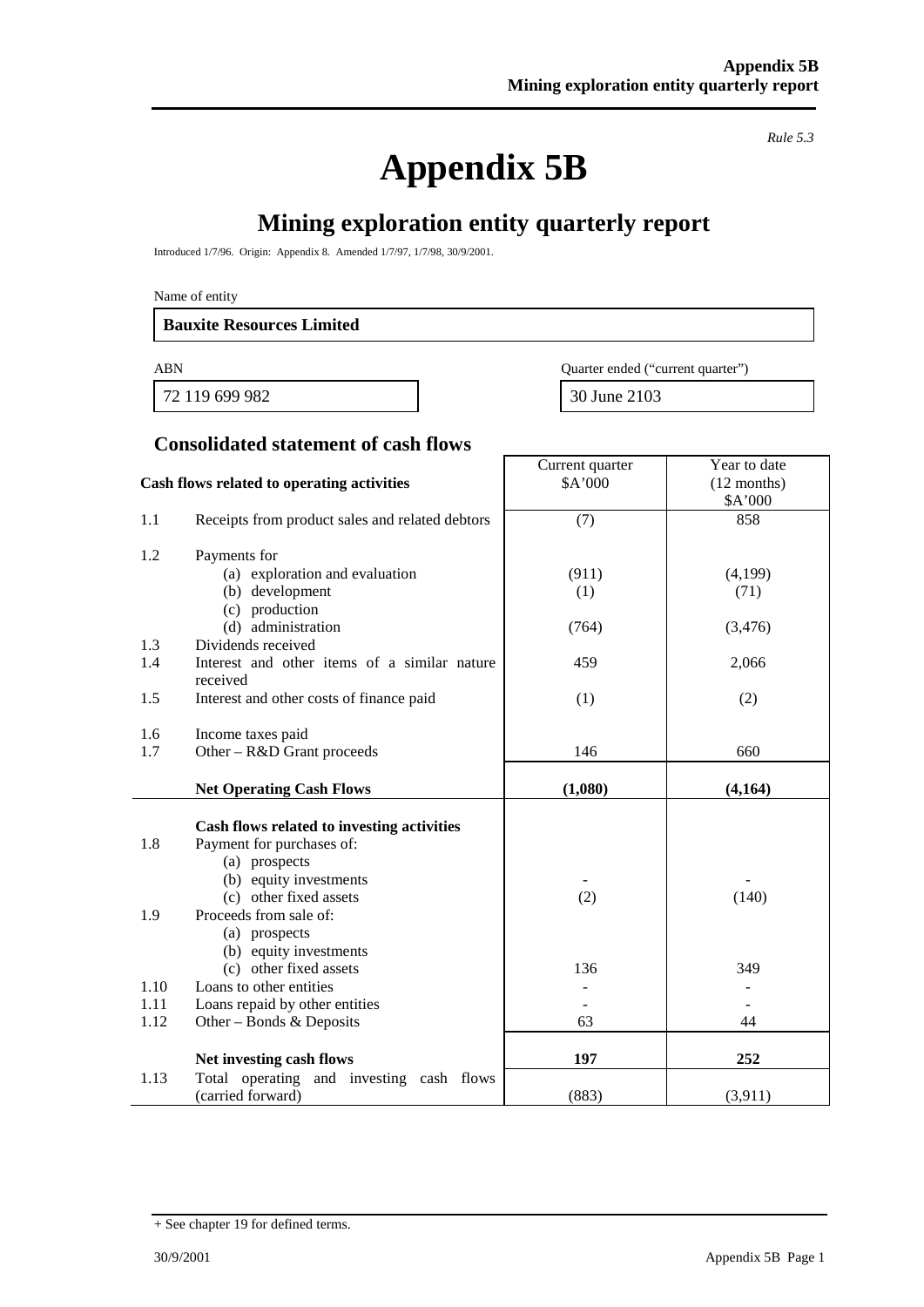| 1.13 | Total operating and investing cash flows (brought |          |         |
|------|---------------------------------------------------|----------|---------|
|      | forward)                                          | (883)    | (3,911) |
|      |                                                   |          |         |
|      | Cash flows related to financing activities        |          |         |
| 1.14 | Proceeds from issues of shares, options, etc.     |          |         |
| 1.15 | Proceeds from sale of forfeited shares            |          |         |
| 1.16 | Proceeds from borrowings                          |          |         |
| 1.17 | Repayment of borrowings                           |          |         |
| 1.18 | Dividends paid                                    |          |         |
| 1.19 | Other (share buy-back)                            | (239)    | (239)   |
|      | Net financing cash flows                          | (239)    | (239)   |
|      |                                                   | (1, 122) |         |
|      | Net increase (decrease) in cash held              |          | (4,150) |
| 1.20 | Cash at beginning of quarter/year to date         | 45,003   | 48,031  |
| 1.21 | Exchange rate adjustments to item 1.20            |          |         |
|      |                                                   |          |         |
| 1.22 | Cash at end of quarter                            | 43,881   | 43,881  |

# **Payments to directors of the entity and associates of the directors Payments to related entities of the entity and associates of the related entities**

|      |                                                                  | Current quarter<br>\$A'000 |
|------|------------------------------------------------------------------|----------------------------|
| 1.23 | Aggregate amount of payments to the parties included in item 1.2 | 226                        |
| 1.24 | Aggregate amount of loans to the parties included in item 1.10   | $\overline{\phantom{a}}$   |

1.25 Explanation necessary for an understanding of the transactions Item 1.23 includes aggregate amounts paid to directors including salary, director's fees and consulting fees.

## **Non-cash financing and investing activities**

2.1 Details of financing and investing transactions which have had a material effect on consolidated assets and liabilities but did not involve cash flows

2.2 Details of outlays made by other entities to establish or increase their share in projects in which the reporting entity has an interest

## **Financing facilities available**

*Add notes as necessary for an understanding of the position.*

|     |                             | Amount available<br>\$A'000 | Amount used<br>\$A'000 |
|-----|-----------------------------|-----------------------------|------------------------|
| 3.1 | Loan facilities             | -                           | -                      |
| 3.2 | Credit standby arrangements | -                           | -                      |

<sup>+</sup> See chapter 19 for defined terms.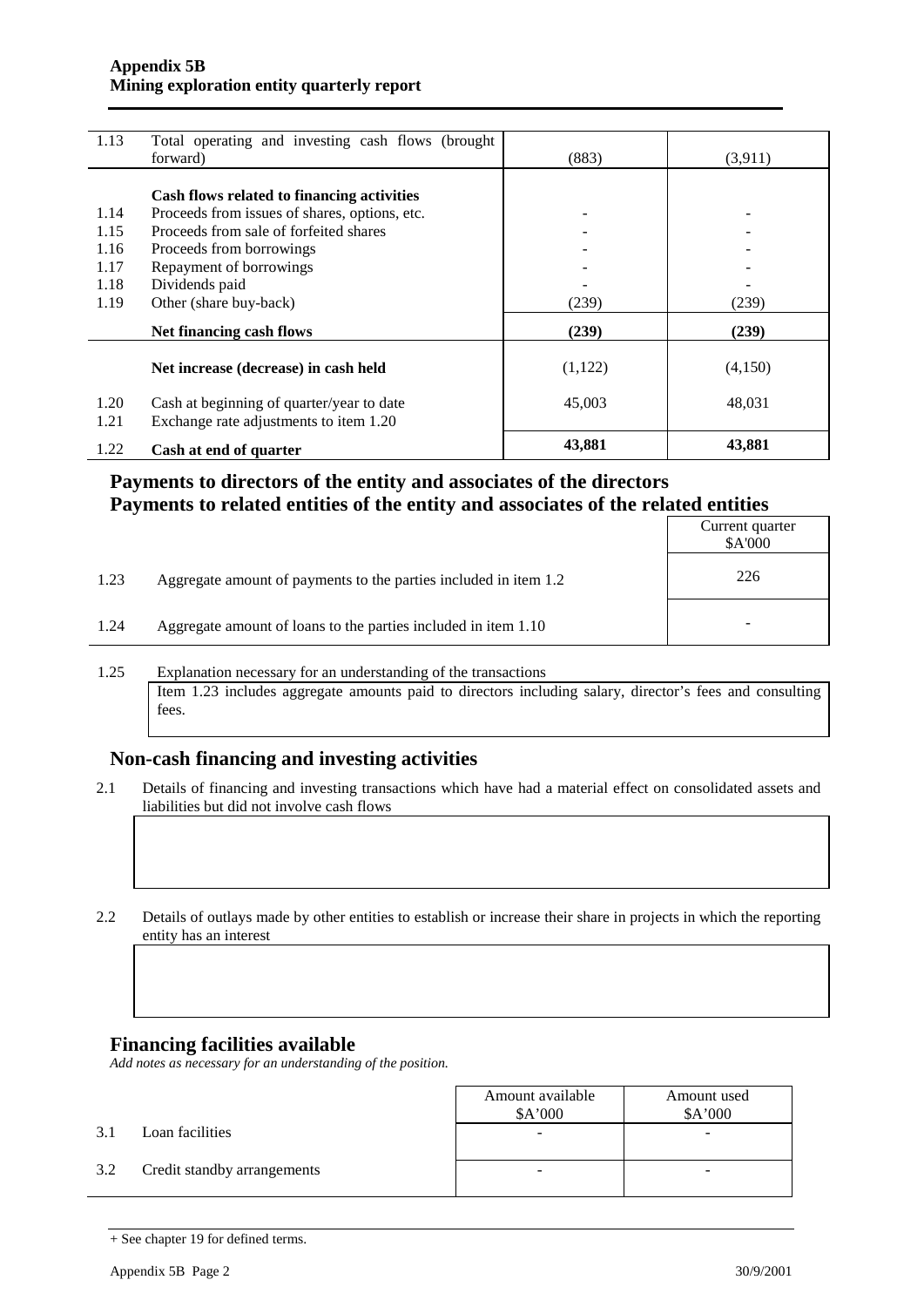# **Estimated cash outflows for next quarter**

|     | <b>Total</b>                                            | 1,536   |
|-----|---------------------------------------------------------|---------|
| 4.4 | Administration                                          | 580     |
| 4.3 | Production                                              | -       |
| 4.2 | Development                                             | 20      |
| 4.1 | Exploration and evaluation (excluding JV contributions) | 936     |
|     |                                                         | \$A'000 |

## **Reconciliation of cash**

|     | Reconciliation of cash at the end of the quarter (as<br>shown in the consolidated statement of cash flows) to<br>the related items in the accounts is as follows. | Current quarter<br>\$A'000 | Previous quarter<br>\$A'000 |
|-----|-------------------------------------------------------------------------------------------------------------------------------------------------------------------|----------------------------|-----------------------------|
| 5.1 | Cash on hand and at bank                                                                                                                                          | 1,029                      | 1,765                       |
| 5.2 | Deposits at call                                                                                                                                                  | 42,852                     | 43,238                      |
| 5.3 | Bank overdraft                                                                                                                                                    |                            |                             |
| 5.4 | Other (provide details)                                                                                                                                           |                            |                             |
|     | <b>Total: cash at end of quarter</b> (item 1.22)                                                                                                                  | 43,881                     | 45,003                      |

# **Changes in interests in mining tenements**

|     |                         | Tenement  | Nature of interest | Interest at | Interest at     |
|-----|-------------------------|-----------|--------------------|-------------|-----------------|
|     |                         | reference | (note (2))         | beginning   | end of          |
|     |                         |           |                    | of quarter  | quarter         |
| 6.1 | Interests in mining     | E70/3003  |                    | 30%         | 30%             |
|     | tenements relinquished, | E70/3007  |                    | 30%         | 30%             |
|     | reduced or lapsed       | E70/3312  |                    | 30%         | Nil             |
|     |                         | E70/3473  |                    | 30%         | Nil             |
|     |                         | E70/3474  |                    | 30%         | Nil             |
|     |                         | E70/3581  |                    | 30%         | Nil             |
|     |                         | E70/3622  |                    | 30%         | Nil             |
|     |                         | E70/3623  |                    | 30%         | 30%             |
|     |                         | E70/3626  |                    | 30%         | Nil             |
|     |                         | E70/3627  |                    | 30%         | 100%            |
|     |                         | E70/3628  |                    | 30%         | 100%            |
|     |                         | E70/3630  |                    | 30%         | Nil             |
|     |                         | E70/3632  |                    | 30%         | 30%             |
|     |                         | E70/3633  |                    | 100%        | N <sub>il</sub> |
|     |                         | E70/3634  |                    | 100%        | Nil             |
|     |                         | E70/3651  |                    | 30%         | 30%             |
|     |                         | E70/3652  |                    | 100%        | 100%            |
|     |                         | E70/3810  |                    | 30%         | Nil             |
|     |                         | E70/3832  |                    | 30%         | 30%             |
|     |                         | E70/3854  |                    | 30%         | Nil             |
|     |                         | E70/3855  |                    | 30%         | Nil             |

<sup>+</sup> See chapter 19 for defined terms.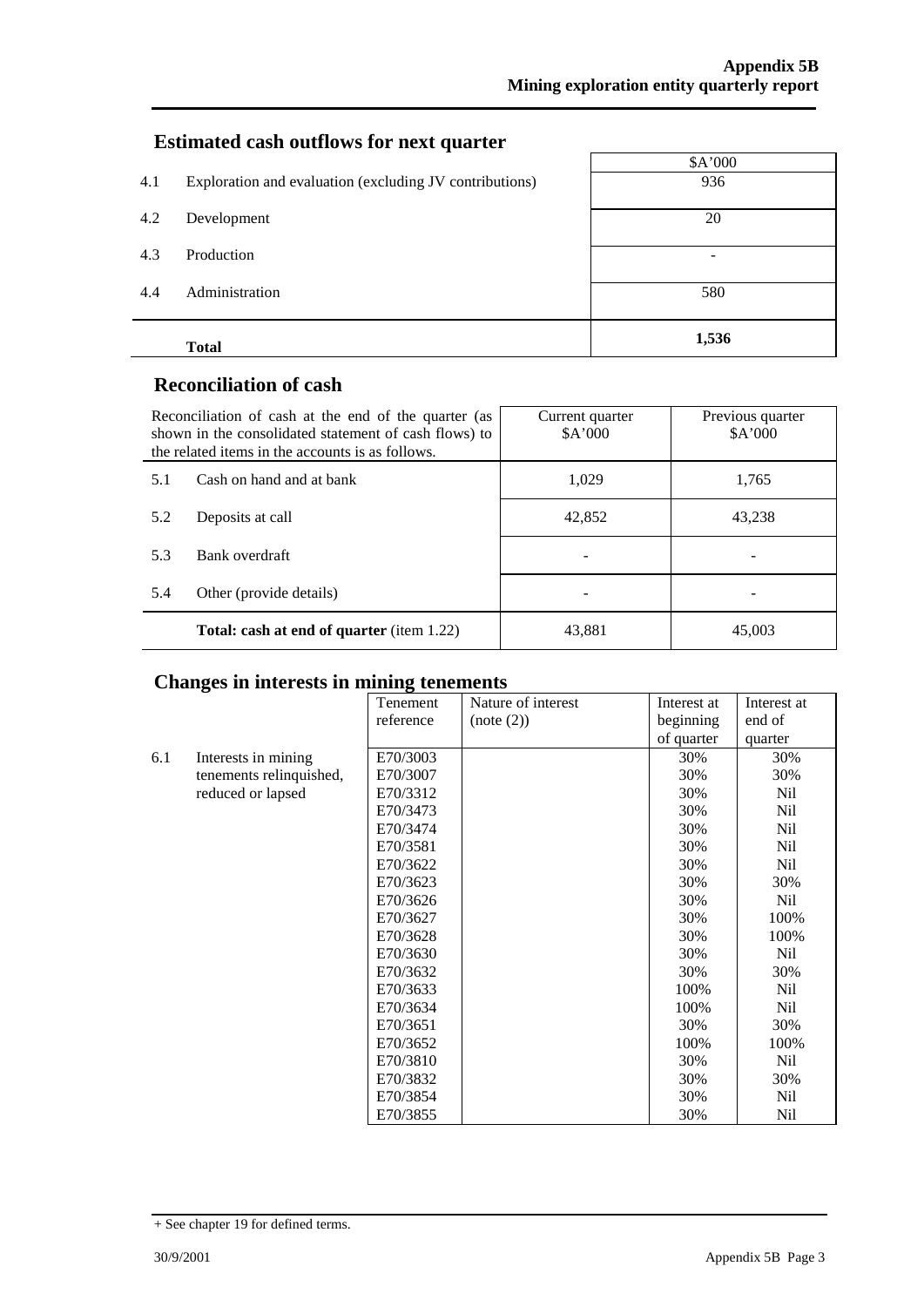|     |                                                           | Tenement<br>reference | Nature of interest<br>(note (2)) | Interest at<br>beginning | Interest at<br>end of |
|-----|-----------------------------------------------------------|-----------------------|----------------------------------|--------------------------|-----------------------|
|     |                                                           |                       |                                  | of quarter               | quarter               |
| 6.2 | Interests in mining<br>tenements acquired or<br>increased | E70/3313<br>E70/3655  |                                  | Nil<br>N <sub>i</sub>    | 30%<br>30%            |

## **Issued and quoted securities at end of current quarter**

*Description includes rate of interest and any redemption or conversion rights together with prices and dates.*

|      |                                     | Total number | Number quoted            | Issue price per       | Amount paid up per    |
|------|-------------------------------------|--------------|--------------------------|-----------------------|-----------------------|
|      |                                     |              |                          | security (see note    | security (see note 3) |
|      |                                     |              |                          | $3)$ (cents)          | (cents)               |
| 7.1  | Preference                          |              |                          |                       |                       |
|      | +securities                         |              |                          |                       |                       |
|      | (description)                       |              |                          |                       |                       |
| 7.2  | Changes during                      |              |                          |                       |                       |
|      | quarter                             |              |                          |                       |                       |
|      | (a) Increases                       |              |                          |                       |                       |
|      | through issues                      |              |                          |                       |                       |
|      | (b) Decreases                       |              |                          |                       |                       |
|      | through returns<br>of capital, buy- |              |                          |                       |                       |
|      | backs,                              |              |                          |                       |                       |
|      | redemptions                         |              |                          |                       |                       |
| 7.3  | +Ordinary                           |              |                          |                       |                       |
|      | securities                          | 233,433,496  | 233,433,496              |                       |                       |
| 7.4  | Changes during                      |              |                          |                       |                       |
|      | quarter                             |              |                          |                       |                       |
|      | (a) Increases                       |              |                          |                       |                       |
|      | through issues                      |              |                          |                       |                       |
|      | (b) Decreases                       | 1,946,400    | 1,946,400                |                       |                       |
|      | through returns                     |              |                          |                       |                       |
|      | of capital, buy-                    |              |                          |                       |                       |
|      | backs                               |              |                          |                       |                       |
| 7.5  | +Convertible                        |              |                          |                       |                       |
|      | debt securities                     |              |                          |                       |                       |
|      | (description)                       |              |                          |                       |                       |
| 7.6  | Changes during                      |              |                          |                       |                       |
|      | quarter                             |              |                          |                       |                       |
|      | (a) Increases                       |              |                          |                       |                       |
|      | through issues                      |              |                          |                       |                       |
|      | (b) Decreases<br>through maturity   |              |                          |                       |                       |
|      | conversion                          |              |                          |                       |                       |
| 7.7  | <b>Options</b>                      |              |                          | <b>Exercise Price</b> | <b>Expiry Date</b>    |
|      | (description and                    | 2,000,000    | $\overline{\phantom{0}}$ | 40 cents              | 22/02/2016            |
|      | conversion                          |              |                          |                       |                       |
|      | <i>factor</i> )                     |              |                          |                       |                       |
| 7.8  | Issued during                       |              |                          |                       |                       |
|      | quarter                             |              |                          |                       |                       |
| 7.9  | <b>Exercised</b> during             |              |                          |                       |                       |
|      | quarter                             |              |                          |                       |                       |
| 7.10 | <b>Expired during</b>               |              |                          |                       |                       |
|      | quarter                             |              |                          |                       |                       |

<sup>+</sup> See chapter 19 for defined terms.